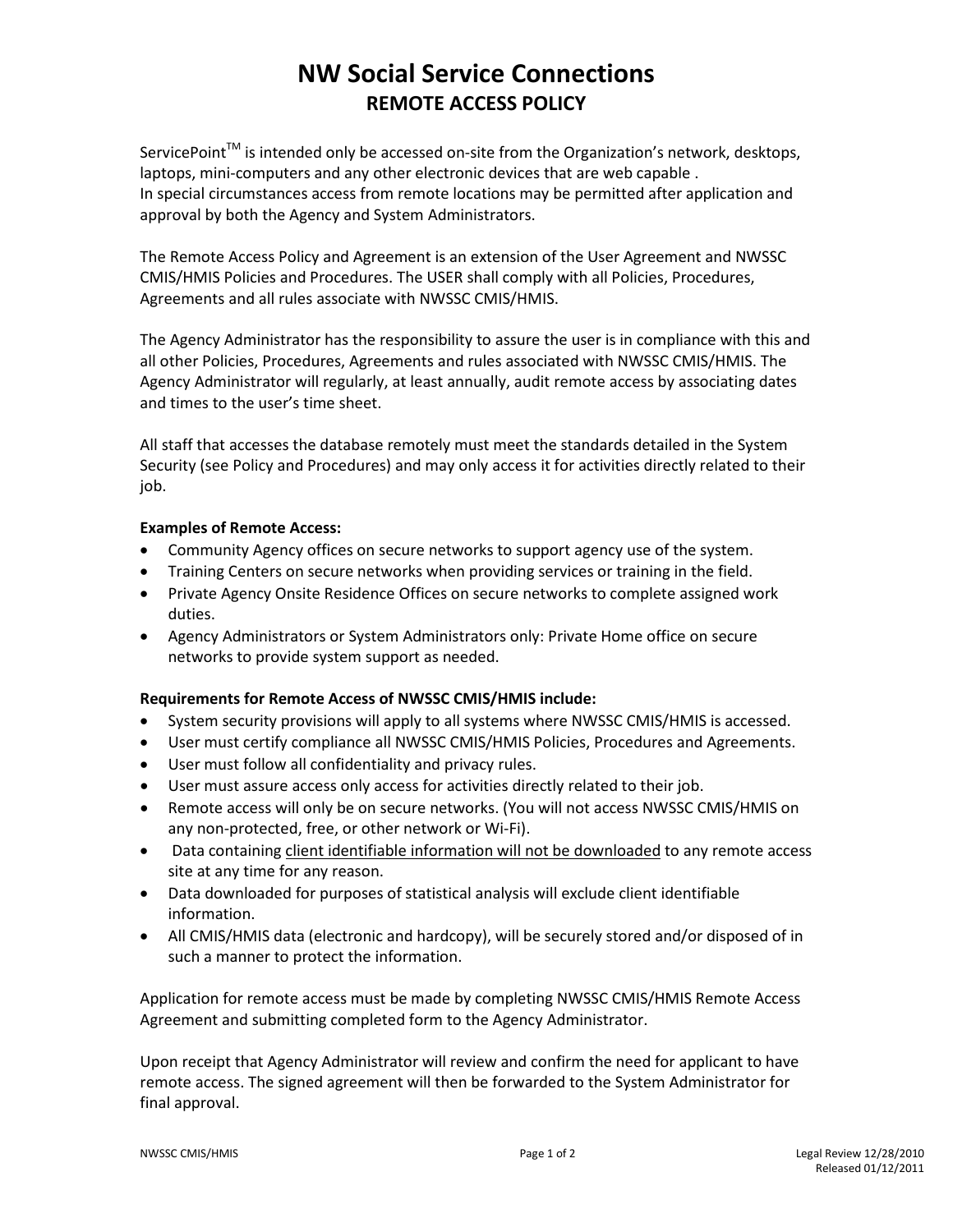### **NW Social Service Connections REMOTE ACCESS POLICY**

The System Administrator will sign and retain the NWSSC CMIS/HMIS Remote Access Agreement, thus authorizing remote access for the identified user. The System Administrator will advise both the Agency Administrator and the User that approval has been granted.

Violation of this or any NWSSC CMIS/HMIS policy or agreement may result in the termination of the User License or Agency Participation.

#### **NWSSC CMIS/HMIS System Administrator**

Wendy Smith Portland Housing Bureau 421 SW 6th Ave, Suite 500 Portland, OR 97204 503-823-2386 wendy.smith@portlandoregon.gov